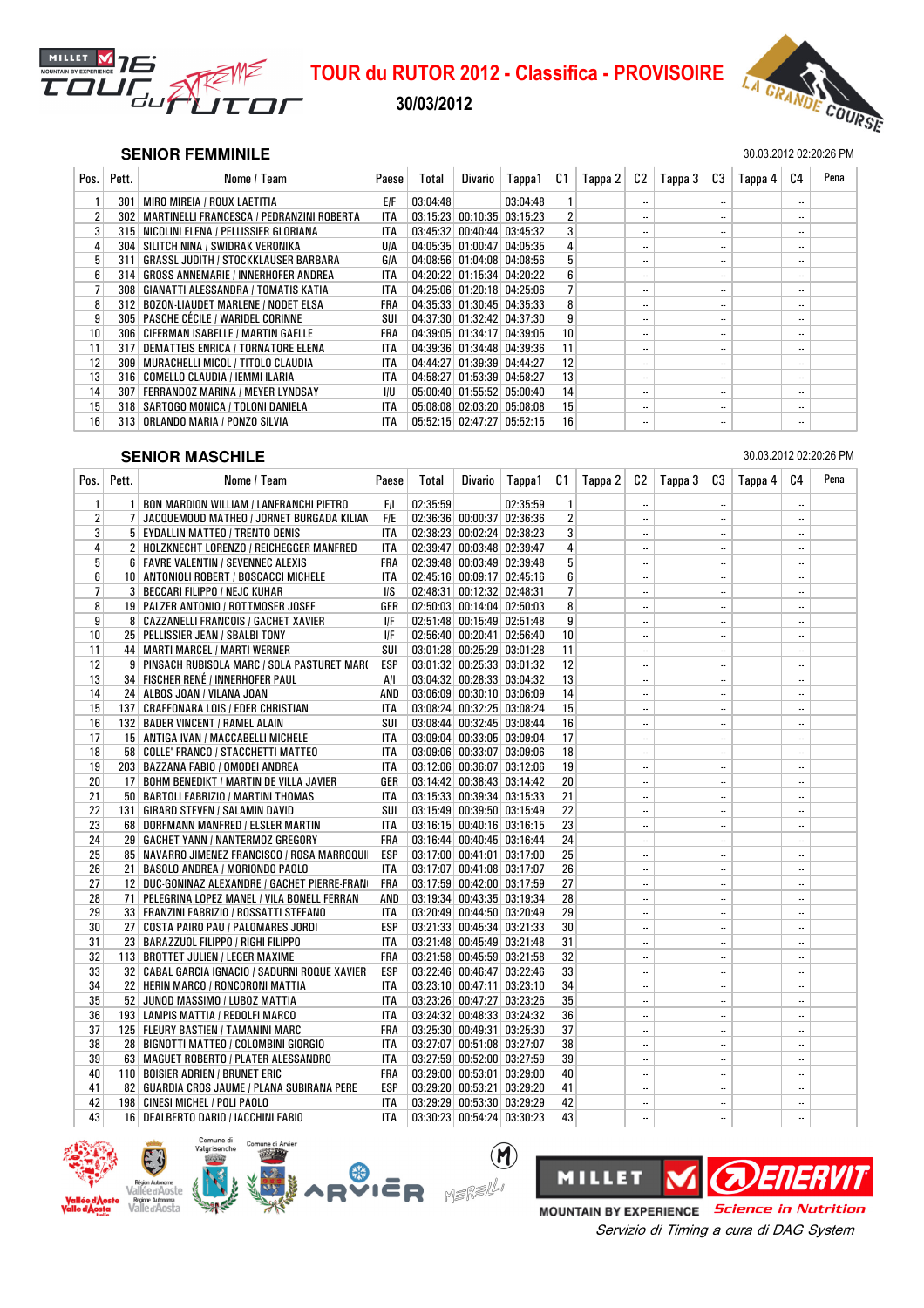30/03/2012

MILLET M 76

ียม

TO1



| Pos.       | Pett. | Nome / Team                                                                                     | Paese      | Total | Divario                                                    | Tappa1 | C1              | Tappa 2 | C2                                    | Tappa 3 | C3                                    | Tappa 4 | C4   | Pena |
|------------|-------|-------------------------------------------------------------------------------------------------|------------|-------|------------------------------------------------------------|--------|-----------------|---------|---------------------------------------|---------|---------------------------------------|---------|------|------|
| 44         |       | 228 DARIOLI MAURO / GARLASCHINI DAVIDE                                                          | ITA        |       | 03:30:54 00:54:55 03:30:54                                 |        | 44              |         | $\overline{\phantom{a}}$              |         | $\ddotsc$                             |         |      |      |
| 45         |       | 47   CONSAGRA CLAUDIO / YEUILLA DANIEL                                                          | ITA        |       | 03:31:37 00:55:38 03:31:37                                 |        | 45              |         | $\ddotsc$                             |         | $\ddotsc$                             |         |      |      |
| 46         |       | 39   MEYNET OLIVIER / MEYNET FABIEN                                                             | FRA        |       | 03:31:39 00:55:40 03:31:39                                 |        | 46              |         | $\ddotsc$                             |         | $\ddotsc$                             |         |      |      |
| 47         |       | 62   CAVALLO FABIO / CIMENTI CARLALBERTO                                                        | ITA        |       | $03:32:00$ 00:56:01 03:32:00                               |        | 47              |         | $\ddotsc$                             |         | $\ddotsc$                             |         |      |      |
| 48<br>49   |       | 146   BONDIOLI MARZIO / CASTELLI ANGELO<br>30   GAGGINO MASSIMO / GIOVANETTO NADIR              | ITA<br>ITA |       | 03:32:34 00:56:35 03:32:34<br>03:32:37 00:56:38 03:32:37   |        | 48<br>49        |         | $\ddotsc$                             |         | $\ddotsc$<br>$\ddotsc$                |         |      |      |
| 50         |       | 155   FORNONI ENRICO / SAVOLDELLI VINCENZO                                                      | <b>ITA</b> |       | 03:34:45 00:58:46 03:34:45                                 |        | 50              |         | <br>$\ddotsc$                         |         | $\ddotsc$                             |         | <br> |      |
| 51         |       | 77 ROSSELL FALCO JORDI / VILA BONELL MARC                                                       | AND        |       | 03:35:49 00:59:50 03:35:49                                 |        | 51              |         | $\overline{\phantom{a}}$              |         | $\overline{\phantom{a}}$              |         |      |      |
| 52         |       | 56   COLAJANNI ENRICO / GROSJAQUES HENRI                                                        | ITA        |       | 03:36:36 01:00:37 03:36:36                                 |        | 52              |         | $\ldots$                              |         | $\ddotsc$                             |         |      |      |
| 53         |       | 210 ROMERI MICHELE / VENTURINI PAOLO                                                            | ITA        |       | 03:36:59 01:01:00 03:36:59                                 |        | 53              |         | $\ddotsc$                             |         | $\ddotsc$                             |         |      |      |
| 54         |       | 144   IRSARA RENE / IRSARA ANDREAS                                                              | ITA        |       | 03:37:21 01:01:22 03:37:21                                 |        | 54              |         | $\ddotsc$                             |         | $\ddotsc$                             |         |      |      |
| 55         |       | 195   LOMBARDI CLAUDIO / MAINI MARCO                                                            | ITA        |       | 03:38:20 01:02:21 03:38:20                                 |        | 55              |         | $\ddotsc$                             |         | $\ddotsc$                             |         |      |      |
| 56         |       | 136   BERNARDI GERMANO / FENOGLIO MAURIZIO                                                      | <b>ITA</b> |       | 03:38:23 01:02:24 03:38:23                                 |        | 56              |         | $\ddotsc$                             |         | $\ddotsc$                             |         |      |      |
| 57         |       | 92   SABIDO IGNASI ANDRÉS / VILA FERRER GERARD                                                  | ESP        |       | 03:38:27 01:02:28 03:38:27                                 |        | 57              |         | $\ddotsc$                             |         | $\ddotsc$                             |         |      |      |
| 58<br>59   |       | 158   STIFTER HARTMANN / UNTERHUBER GERHARD<br>81   FREIXINET XAVIER / RODRIGUEZ BODAS JAVIER   | ITA<br>ESP |       | 03:39:22 01:03:23 03:39:22<br>03:40:45 01:04:46 03:40:45   |        | 58<br>59        |         | $\overline{\phantom{a}}$<br>$\ddotsc$ |         | $\ddotsc$<br>$\ddotsc$                |         | <br> |      |
| 60         |       | 26   GIANELLI EMANUELE / MARTINI MASSIMO                                                        | ITA        |       | 03:42:00 01:06:01 03:42:00                                 |        | 60              |         | $\ddotsc$                             |         | $\overline{\phantom{a}}$ .            |         |      |      |
| 61         |       | 139 CALZOLARI NICOLA / PROTTI ANDREA                                                            | ITA        |       | 03:42:38 01:06:39 03:42:38                                 |        | 61              |         | $\ddotsc$                             |         | $\ddotsc$                             |         |      |      |
| 62         |       | 100 GERARD SÉBASTIEN / PICHOL-THIEVEND FABIEN                                                   | FRA        |       | 03:43:26 01:07:27 03:43:26                                 |        | 62              |         | $\ddotsc$                             |         | $\ddotsc$                             |         |      |      |
| 63         |       | 149 FICETTO GIORGIO / UGHETTO CHRISTIAN                                                         | ITA        |       | 03:44:01 01:08:02 03:44:01                                 |        | 63              |         | $\ddotsc$                             |         | $\ddotsc$                             |         |      |      |
| 64         |       | 211 BONORIS PIETRO / RICCARDI CRISTIAN                                                          | ITA        |       | 03:44:04 01:08:05 03:44:04                                 |        | 64              |         | $\ddotsc$                             |         | $\overline{\phantom{a}}$              |         |      |      |
| 65         |       | 72 RODRIGUEZ ANTOINE / ROUDIERE MATTHIEU                                                        | FRA        |       | 03:46:49 01:10:50 03:46:49                                 |        | 65              |         | $\ddotsc$                             |         | $\ddotsc$                             |         |      |      |
| 66         |       | 227   PERAUDO ALEX / ROSAZZA BURO AMOS                                                          | ITA        |       | 03:47:30 01:11:31 03:47:30                                 |        | 66              |         | $\ddotsc$                             |         | $\ddotsc$                             |         |      |      |
| 67         |       | 80   PALACIO SANZ JORGE / SALA TUBERT DAVID                                                     | ESP        |       | $03:48:46$ 01:12:47 03:48:46                               |        | 67              |         | $\ldots$                              |         | $\ddotsc$                             |         |      |      |
| 68<br>69   |       | 59 CUNEAZ LAURENT / JOUX CHRISTIAN<br>123 BENAND YOANN / PERNET GERMAIN                         | ITA<br>FRA |       | 03:49:50 01:13:51 03:49:50<br>$03:50:17$ 01:14:18 03:50:17 |        | 68<br>69        |         | $\ddotsc$<br>$\ddotsc$                |         | $\ddotsc$<br>$\ddotsc$                |         | <br> |      |
| 70         |       | 49   GREGORINI PAOLO / STERLI MARIO                                                             | ITA        |       | 03:50:37 01:14:38 03:50:37                                 |        | 70              |         | $\ddotsc$                             |         | $\ddotsc$                             |         |      |      |
| 71         |       | 108 DURAND DENIS / HANAFF VINCENT                                                               | FRA        |       | 03:53:07 01:17:08 03:53:07                                 |        | 71              |         | $\ddotsc$                             |         | $\ddotsc$                             |         |      |      |
| 72         |       | 217 FABRIS LUCA / MEIZINGER PAOLO                                                               | ITA        |       | 03:54:23 01:18:24 03:54:23                                 |        | 72              |         | $\ddotsc$                             |         | $\ddotsc$                             |         |      |      |
| 73         |       | 114 ACS GREGORY / LOCATELLI ERIK                                                                | FRA        |       | 03:54:38 01:18:39 03:54:38                                 |        | 73              |         | $\ddotsc$                             |         | $\ddotsc$                             |         |      |      |
| 74         |       | 76   SOLDEVILA SOLA LLUIS / TURNE SOLA CARLES                                                   | AND        |       | 03:57:16 01:21:17 03:57:16                                 |        | 74              |         | $\ddotsc$                             |         | $\ddotsc$                             |         |      |      |
| 75         |       | 106 CHEVALLAY GILLES / CHRISTIN JEANFRANÇOIS                                                    | FRA        |       | 03:58:15 01:22:16 03:58:15                                 |        | 75              |         | $\ddotsc$                             |         | $\ddotsc$                             |         |      |      |
| 76         |       | 138   BIANCHINI GRAZIANO / PEDROTTI LUCA                                                        | ITA        |       | 04:00:53 01:24:54 04:00:53                                 |        | 76              |         | $\ddotsc$                             |         | $\overline{\phantom{a}}$ .            |         |      |      |
| 77         |       | 95 GEHANT ERIK / KREBS THOMAS                                                                   | FRA        |       | 04:04:14 01:28:15 04:04:14                                 |        | 77              |         | $\ddotsc$                             |         | $\ddotsc$                             |         |      |      |
| 78<br>79   |       | 46   GABIOUD JULES-HENRI / GABIOUD CANDIDE<br>140   CARPANE CLAUDIO / CISAMOLO CLAUDIO          | SUI<br>ITA |       | 04:04:37 01:28:38 04:04:37<br>04:05:50 01:29:51 04:05:50   |        | 78<br>79        |         | $\ddotsc$<br>$\ddotsc$                |         | $\ddotsc$<br>$\overline{\phantom{a}}$ |         | <br> |      |
| 80         |       | 200   CALIMODIO LUCA / IAVELLI GIANLUCA                                                         | ITA        |       | 04:05:57 01:29:58 04:05:57                                 |        | 80              |         | $\ddotsc$                             |         | $\ddotsc$                             |         |      |      |
| 81         |       | 172 CORNELLA LUCA / MATTEI ANDREA                                                               | ITA        |       | 04:06:32 01:30:33 04:06:32                                 |        | 81              |         | $\overline{\phantom{a}}$              |         | $\ddotsc$                             |         |      |      |
| 82         |       | 194   PAT FEDERICO / TAGLIAPIETRA MAURO                                                         | <b>ITA</b> |       | 04:07:27 01:31:28 04:07:27                                 |        | 82              |         | $\ddotsc$                             |         | $\ddotsc$                             |         |      |      |
| 83         |       | 51 DE PODESTA' DAVIDE / DE PODESTA GIANNI                                                       | ITA        |       | 04:07:28 01:31:29 04:07:28                                 |        | 83              |         | $\overline{\phantom{a}}$              |         | $\ddotsc$                             |         |      |      |
| 84         |       | 182 CIOCCA DAVIDE / LORENZI FABRIZIO                                                            | ITA        |       | 04:08:23 01:32:24 04:08:23                                 |        | 84              |         | $\ddotsc$                             |         | $\ddotsc$                             |         |      |      |
| 85         | 61    | BERTHOD SILVANO / DUCRET ALEX                                                                   | ITA        |       | 04:09:16 01:33:17 04:09:16                                 |        | 85              |         | $\ddotsc$                             |         | $\ddotsc$                             |         |      |      |
| 86<br>87   |       | 223 NEGRONI MANUEL / PIFFARI MAURIZIO                                                           | ITA<br>ITA |       | 04:09:35 01:33:36 04:09:35<br>04:09:38 01:33:39 04:09:38   |        | 86<br>87        |         | $\ddotsc$                             |         | $\ddotsc$                             |         |      |      |
| 88         |       | 196 ROVETTA GIORDANO / SALVALAI GIOVANBATTIST/<br>84 FRUTOS GARAETA MARIANO / JIMENEZ MERINO D/ | ESP        |       | 04:10:40 01:34:41 04:10:40                                 |        | 88              |         | $\ddotsc$<br>$\overline{\phantom{a}}$ |         | $\ddotsc$<br>$\overline{\phantom{a}}$ |         | <br> |      |
| 89         |       | 99 MOLLI DIDIER / ROOS FABRICE                                                                  | FRA        |       | 04:10:57 01:34:58 04:10:57                                 |        | 89              |         |                                       |         | $\ddotsc$                             |         |      |      |
| 90         |       | 40 BALDAUF CHRISTIAN / SCHMIEGER JOHANNES                                                       | GER        |       | 04:11:02 01:35:03 04:11:02                                 |        | 90 <sup>°</sup> |         | $\ddotsc$                             |         | $\overline{\phantom{a}}$              |         |      |      |
| 91         |       | 202 BRUSAFERRO ANTONIO / TORMENA FABIO                                                          | ITA        |       | 04:12:12 01:36:13 04:12:12                                 |        | 91              |         | $\ddotsc$                             |         | $\ddotsc$                             |         |      |      |
| 92         |       | 20 ALLEGRI DENIS / VALENTINI MASSIMILIANO                                                       | ITA        |       | 04:12:20 01:36:21 04:12:20                                 |        | 92              |         | $\ddotsc$                             |         | $\ddotsc$                             |         |      |      |
| 93         |       | 31   PANZERA LORENZO / SIGNORI MAURIZIO                                                         | ITA        |       | 04:14:06 01:38:07 04:14:06                                 |        | 93              |         | $\ddotsc$                             |         | $\ddotsc$                             |         |      |      |
| 94         |       | 166   PEDROTTI CHRISTIAN / PIVA MASSIMO                                                         | ITA        |       | 04:14:36 01:38:37 04:14:36                                 |        | 94              |         | $\ddotsc$                             |         | $\ddotsc$                             |         |      |      |
| 95         |       | 222 BORDET DAVIDE / CLERINO REMO                                                                | ITA        |       | 04:14:58 01:38:59 04:14:58                                 |        | 95              |         | $\ddotsc$                             |         | $\ddotsc$                             |         |      |      |
| 96<br>96   |       | 150 FERRARIS GIOVANNI / GARDINI GUIDO<br>240 COMELLO PIERPAOLO / VIGITELLO CORRADO              | ITA<br>ITA |       | 04:15:06 01:39:07 04:15:06<br>04:15:06 01:39:07 04:15:06   |        | 96<br>96        |         | $\ldots$<br>$\ldots$                  |         | $\ddotsc$<br>$\ddotsc$                |         | <br> |      |
| 98         |       | 70 DEFLORIAN GIORGIO / DONDIO MASSIMO                                                           | ITA        |       | 04:17:31 01:41:32 04:17:31                                 |        | 98              |         | $\ddotsc$                             |         | $\ddotsc$                             |         |      |      |
| 99         |       | 37 FISCHER ARNAUD / WERY LAURENT                                                                | FRA        |       | 04:17:38 01:41:39 04:17:38                                 |        | 99              |         | $\overline{\phantom{a}}$              |         | $\overline{\phantom{a}}$              |         |      |      |
| 100        |       | 97 GENDRE STEVE / PERREARD XAVIER                                                               | FRA        |       | 04:18:43 01:42:44 04:18:43                                 |        | 100             |         | $\ddotsc$                             |         | $\ddotsc$                             |         |      |      |
| 101        |       | 214 DE PAULIS ALESSANDRO / PATELLI ANDREA                                                       | ITA        |       | 04:19:29 01:43:30 04:19:29                                 |        | 101             |         | $\ddotsc$                             |         | $\ddotsc$                             |         |      |      |
| 102        |       | 142 DAPORTA HARALD / VAJA ANDREAS                                                               | ITA        |       | 04:20:33 01:44:34 04:20:33                                 |        | 102             |         | $\ddotsc$                             |         | $\ddotsc$                             |         |      |      |
| 103        |       | 213 ABATE FRANCESCO / MARCHIONATTI ANDREA                                                       | ITA        |       | 04:20:36 01:44:37 04:20:36                                 |        | 103             |         | $\ldots$                              |         | $\ddotsc$                             |         |      |      |
| 104        |       | 117 BRIGAUD THOMAS / WILLAY PHILIPPE<br>109 MUGNIER LOIC / PERRET FRÉDÉRIC                      | FRA<br>FRA |       | 04:20:37 01:44:38 04:20:37<br>04:20:53 01:44:54 04:20:53   |        | 104             |         | $\ldots$                              |         | $\ddotsc$                             |         |      |      |
| 105<br>106 |       | 127   GALDOS GORKA / KUNZE MARC                                                                 | SUI        |       | 04:21:11 01:45:12 04:21:11                                 |        | 105<br>106      |         | $\ddotsc$<br>$\ldots$                 |         | $\ddotsc$<br>$\ddotsc$                |         | <br> |      |
| 107        |       | 163   BARCELLA DAVIDE / BOLIS MATTEO                                                            | ITA        |       | 04:21:26 01:45:27 04:21:26                                 |        | 107             |         | $\overline{\phantom{a}}$              |         | $\ddotsc$                             |         |      |      |
| 108        |       | 64 RAPETTI MARCO / STEVENIN MAURO                                                               | ITA        |       | 04:22:06 01:46:07 04:22:06                                 |        | 108             |         | $\overline{\phantom{a}}$              |         | $\ddotsc$                             |         |      |      |
| 109        |       | 233 COMMOD ALBERTO / TORRETTA FRANCO                                                            | ITA        |       | 04:22:58 01:46:59 04:22:58 109                             |        |                 |         | $\ddotsc$                             |         | $\ddotsc$                             |         |      |      |

 $\circledR$ 





Servizio di Timing a cura di DAG System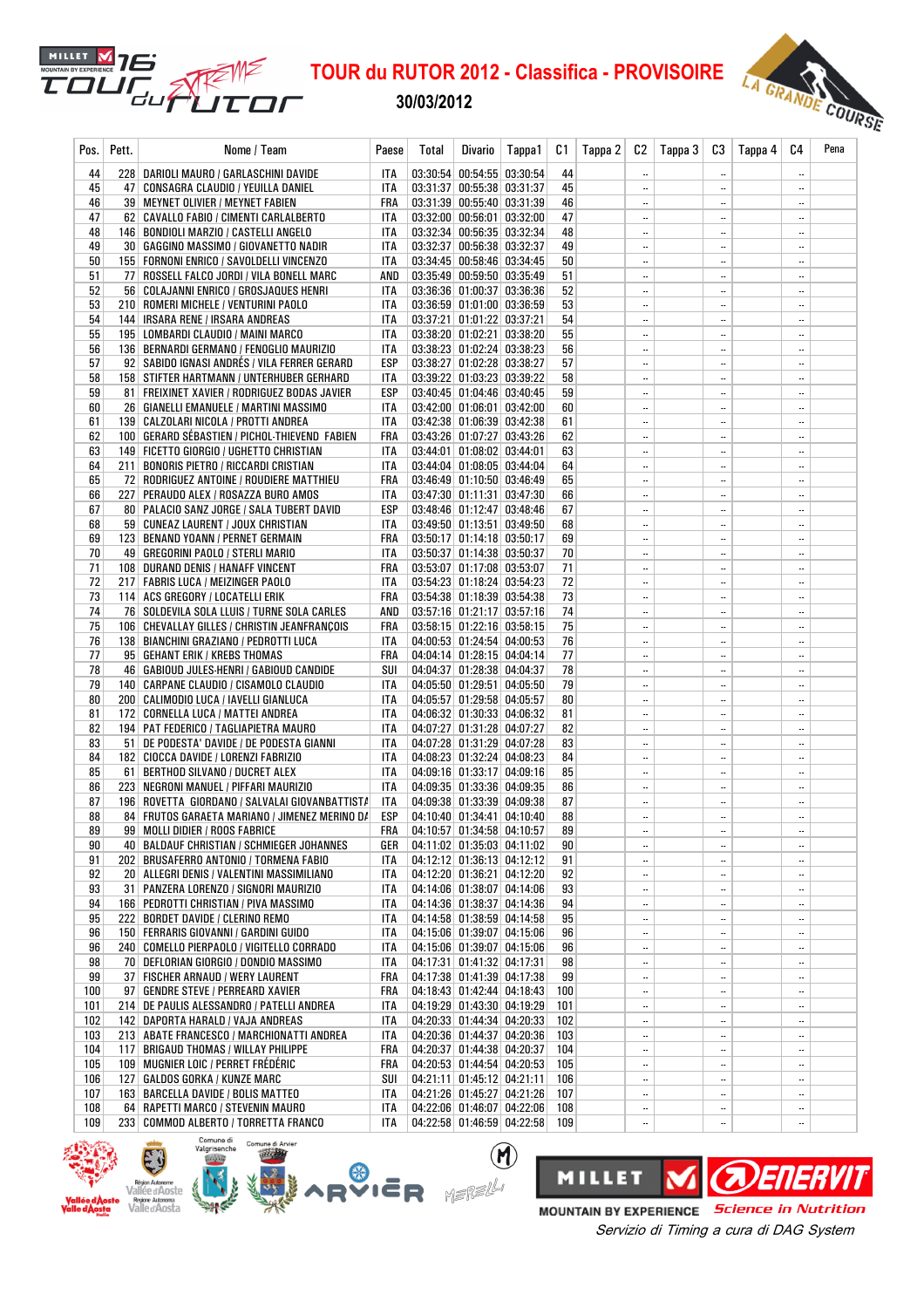30/03/2012

MILLET **M** 76

ยน คื

TO1



| Pos.       | Pett. | Nome / Team                                                                             | Paese                    | <b>Total</b> | Divario                                                  | Tappa1 | C1         | Tappa 2 | C2                                      | Tappa 3 | C3                                    | Tappa 4 | C4                       | Pena |
|------------|-------|-----------------------------------------------------------------------------------------|--------------------------|--------------|----------------------------------------------------------|--------|------------|---------|-----------------------------------------|---------|---------------------------------------|---------|--------------------------|------|
| 110        |       | 181   BERTON MAURIZIO / ZANOVELLO EMANUELE                                              | ITA                      |              | 04:24:06 01:48:07 04:24:06                               |        | 110        |         |                                         |         | $\ddotsc$                             |         |                          |      |
| 111        |       | 154   FONDRIEST TOMMASO / PODETTI PAOLO                                                 | ITA                      |              | 04:24:28 01:48:29 04:24:28                               |        | 111        |         |                                         |         | $\ddotsc$                             |         |                          |      |
| 112        |       | 130   GUILHAUME NICOLAS / REICHENBACH DIDIER                                            | SUI                      |              | 04:24:38 01:48:39 04:24:38                               |        | 112        |         | $\ldots$                                |         | $\overline{\phantom{a}}$              |         |                          |      |
| 113        |       | 107 ADOR THIERRY / LACHERÉ FRANCOIS                                                     | FRA                      |              | 04:24:52 01:48:53 04:24:52                               |        | 113        |         | $\ldots$                                |         | $\overline{\phantom{a}}$              |         |                          |      |
| 114        |       | 122   MAZAN FRÉDÉRIC / MAZAN VINCENT                                                    | FRA                      |              | 04:25:01 01:49:02 04:25:01                               |        | 114        |         | $\ddotsc$                               |         | $\ddotsc$                             |         |                          |      |
| 115<br>116 |       | 60 BESENVAL CORRADO / CAVAGNET ELVIN<br>226   BERGERETTI DANIELE / BERTA LUCA           | <b>ITA</b><br><b>ITA</b> |              | 04:25:29 01:49:30 04:25:29<br>04:26:21 01:50:22 04:26:21 |        | 115<br>116 |         | $\ddotsc$<br>$\overline{\phantom{a}}$ . |         | $\ddotsc$<br>$\ddotsc$                |         | $\ddotsc$<br>$\ddotsc$   |      |
| 117        |       | 67 CONGIU FABIO / GOTTARDI LUCIANO RENATO                                               | <b>ITA</b>               |              | 04:27:26 01:51:27 04:27:26                               |        | 117        |         | $\ddotsc$                               |         | $\ddotsc$                             |         |                          |      |
| 118        |       | 89   BOFILL BARGUNO FERNANDO / NADAL SOY JOAN                                           | ESP                      |              | 04:28:00 01:52:01 04:28:00                               |        | 118        |         | $\ddotsc$                               |         | $\overline{\phantom{a}}$              |         |                          |      |
| 119        |       | 90   SARASOLA JOSEBA / MARTINEZ DE ALBORNOZ JU/                                         | ESP                      |              | 04:29:27 01:53:28 04:29:27                               |        | 119        |         | $\ldots$                                |         | $\ldots$                              |         |                          |      |
| 120        |       | 73 MUSIALOWSKI PIOTR / SCANDROGLIO LORENZO                                              | P/I                      |              | 04:29:53 01:53:54 04:29:53                               |        | 120        |         | $\ddotsc$                               |         | $\ddotsc$                             |         | $\ldots$                 |      |
| 121        |       | 180 CIVALLERO DIEGO / VIRANO OSCAR                                                      | ITA                      |              | 04:30:57 01:54:58 04:30:57                               |        | 121        |         | $\ddotsc$                               |         | $\ddotsc$                             |         |                          |      |
| 122        |       | 145   CAPOVILLA MANUEL / FELICETTI MARCO                                                | ITA                      |              | 04:31:33 01:55:34 04:31:33                               |        | 122        |         | $\ldots$                                |         |                                       |         |                          |      |
| 123        |       | 171   GIOVANNINI FULVIO / TOMASELLI DANILO                                              | <b>ITA</b>               |              | 04:32:31 01:56:32 04:32:31                               |        | 123        |         | $\ddotsc$                               |         | $\ddotsc$                             |         |                          |      |
| 124        |       | 230   ANGELI MICHELE / TESTINI ROBERTO                                                  | <b>ITA</b>               |              | 04:32:34 01:56:35 04:32:34                               |        | 124        |         | $\ddotsc$                               |         | $\ddotsc$                             |         | $\overline{\phantom{a}}$ |      |
| 125<br>126 |       | 78 GANSTERER MARTIN / KRAEFTNER MICHAEL<br>129 CHRISTINET FABIEN / KILCHENMANN CAROLINE | AUT<br>SUI               |              | 04:33:14 01:57:15 04:33:14<br>04:34:07 01:58:08 04:34:07 |        | 125<br>126 |         | $\ldots$<br>$\ldots$                    |         | $\overline{\phantom{a}}$<br>$\ddotsc$ |         | <br>                     |      |
| 127        |       | 170   GUASINA GIORGIO / GUGOLE DIEGO                                                    | ITA                      |              | 04:34:35 01:58:36 04:34:35                               |        | 127        |         | $\ddotsc$                               |         | $\ddotsc$                             |         | $\ldots$                 |      |
| 128        |       | 115   GARREAU STEPHANE / GAUMONT YANN                                                   | FRA                      |              | 04:39:27 02:03:28 04:39:27                               |        | 128        |         | $\ddotsc$                               |         | $\overline{\phantom{a}}$              |         |                          |      |
| 129        |       | 188   BALBIS SONIA / SCLAVO DANIELE                                                     | ITA                      |              | 04:39:58 02:03:59 04:39:58                               |        | 129        |         | $\ddotsc$                               |         | $\ddotsc$                             |         |                          |      |
| 130        |       | 104 HOCHMANN MARC / TURILLOT ELOI                                                       | S/F                      |              | 04:40:41 02:04:42 04:40:41                               |        | 130        |         | $\ddotsc$                               |         | $\ddotsc$                             |         |                          |      |
| 131        |       | 36   HAUSMANN GERALD / NAGL WILLI                                                       | AUT                      |              | 04:41:00 02:05:01 04:41:00                               |        | 131        |         | $\ddotsc$                               |         | $\ddotsc$                             |         | $\ddotsc$                |      |
| 131        |       | 55 FRUTAZ LUCA / PROT ROBERTO                                                           | <b>ITA</b>               |              | 04:41:00 02:05:01 04:41:00                               |        | 131        |         | $\ddotsc$                               |         | $\ddotsc$                             |         | $\overline{\phantom{a}}$ |      |
| 133        |       | 219 ANDREINI MICHELE / SCANDELLA GIULIO                                                 | ITA                      |              | 04:41:01 02:05:02 04:41:01                               |        | 133        |         | $\ddotsc$                               |         | $\overline{\phantom{a}}$              |         |                          |      |
| 134        |       | 234   FAZZINI MAURO / GIANOLA LEONARDO                                                  | <b>ITA</b>               |              | 04:42:07 02:06:08 04:42:07                               |        | 134        |         | $\overline{\phantom{a}}$                |         | $\ddotsc$                             |         | $\ldots$                 |      |
| 135        |       | 207   BORTOLUZZI ALESSANDRO / DE CARLI ENRICO                                           | ITA                      |              | 04:42:42 02:06:43 04:42:42                               |        | 135        |         | $\ddotsc$                               |         | $\ddotsc$                             |         | $\ddotsc$                |      |
| 136<br>137 |       | 231   GALVAGNO ANDREA / LANTERMINO GIANFRANCO                                           | ITA                      |              | 04:42:58 02:06:59 04:42:58<br>04:43:24 02:07:25 04:43:24 |        | 136<br>137 |         | $\ddotsc$<br>$\ddotsc$                  |         | $\ddotsc$<br>$\ddotsc$                |         | <br>                     |      |
| 138        |       | 177   CELEGHINI FEDERICO / KEIM ALEXANDER<br>184   GRIMALDI FABRIZIO / SAULO ALBERTO    | ITA<br><b>ITA</b>        |              | 04:44:36 02:08:37 04:44:36                               |        | 138        |         | $\ddotsc$                               |         | $\ddotsc$                             |         | $\overline{\phantom{a}}$ |      |
| 138        |       | 239 MAGNALDI WALTER / SASSANO JOSEPH                                                    | <b>ITA</b>               |              | 04:44:36 02:08:37 04:44:36                               |        | 138        |         | $\ddotsc$                               |         | $\ddotsc$                             |         |                          |      |
| 140        |       | 221   GIOVANELLI MASSIMILIANO / MINOLETTI ALESSIO                                       | ITA                      |              | 04:45:34 02:09:35 04:45:34                               |        | 140        |         | $\ddotsc$                               |         | $\overline{\phantom{a}}$              |         |                          |      |
| 141        |       | 225   IRSARA DANIELE / PITSCHEIDER PAOLO                                                | ITA                      |              | 04:47:38 02:11:39 04:47:38                               |        | 141        |         | $\overline{\phantom{a}}$                |         | $\ddotsc$                             |         | $\ldots$                 |      |
| 142        |       | 111 BONJEAN SÉBASTIEN / MINIER PIERRE                                                   | FRA                      |              | 04:48:03 02:12:04 04:48:03                               |        | 142        |         | $\ldots$                                |         | $\overline{\phantom{a}}$              |         |                          |      |
| 143        |       | 206   FUSINAZ JOEL / PICCHIOTTINO FRANCO                                                | ITA                      |              | 04:48:28 02:12:29 04:48:28                               |        | 143        |         | $\ddotsc$                               |         | $\overline{\phantom{a}}$              |         |                          |      |
| 144        |       | 199 CAUCINO ROBERTO / REY JEROME                                                        | ITA                      |              | 04:51:49 02:15:50 04:51:49                               |        | 144        |         | $\ddotsc$                               |         | $\ddotsc$                             |         |                          |      |
| 145        |       | 134 DE MAS FABIO / IORIATTI ANDREA                                                      | ITA                      |              | 04:53:06 02:17:07 04:53:06                               |        | 145        |         | $\ldots$                                |         |                                       |         | Ξ.                       |      |
| 146<br>147 |       | 197   BECCHETTI DAVIDE / SALERI LUCIO<br>120   VESIN BENJAMIN / VITTOZ ROMAIN           | ITA<br>FRA               |              | 04:53:28 02:17:29 04:53:28<br>04:53:38 02:17:39 04:53:38 |        | 146<br>147 |         | $\ddotsc$<br>$\ddotsc$                  |         | $\ddotsc$<br>$\ddotsc$                |         | $\ddotsc$<br>$\ddotsc$   |      |
| 148        |       | 103   MIEGE PHILIPPE / REY OLIVIER                                                      | FRA                      |              | 04:54:27 02:18:28 04:54:27                               |        | 148        |         |                                         |         | $\overline{\phantom{a}}$              |         |                          |      |
| 149        |       | 209   ANDERLE GIOVANNI / BOSDACHIN MANUEL                                               | ITA                      |              | 04:55:53 02:19:54 04:55:53                               |        | 149        |         | $\ldots$                                |         | $\overline{\phantom{a}}$              |         |                          |      |
| 150        |       | 96 MORVAN THIBAUT / PRETOT ERIC                                                         | FRA                      |              | 04:56:06 02:20:07 04:56:06                               |        | 150        |         | $\ddotsc$                               |         | $\overline{\phantom{a}}$              |         | $\ldots$                 |      |
| 151        |       | 174 BERGIA ANTONELLO / MICHELIS SANDRO                                                  | ITA                      |              | 04:56:22 02:20:23 04:56:22                               |        | 151        |         | $\ldots$                                |         | $\ddotsc$                             |         |                          |      |
| 152        |       | 164 BONADE' RIS FRANCO / D'ALTOE' GIAMPIERO                                             | ITA                      |              | 04:57:53 02:21:54 04:57:53                               |        | 152        |         | $\ddotsc$                               |         | $\ddotsc$                             |         |                          |      |
| 153        |       | 218   PASINI STEFANO / RODIGARI IVAN                                                    | <b>ITA</b>               |              | 05:00:09 02:24:10 05:00:09                               |        | 153        |         | $\overline{\phantom{a}}$                |         | $\ddotsc$                             |         |                          |      |
| 154        |       | 187 FRIGO SILVANO / MAGNABOSCO DAVIDE                                                   | <b>ITA</b>               |              | 05:00:52 02:24:53 05:00:52                               |        | 154        |         | $\ddotsc$                               |         | $\ddotsc$                             |         | $\ddotsc$                |      |
| 155<br>156 |       | 93 GERBER CÉDRIC / WARIDEL FRANÇOIS<br>204 MONTINI GIOVANNI / UGAZIO CLAUDIO            | SUI<br>ITA               |              | 05:03:08 02:27:09 05:03:08<br>05:05:33 02:29:34 05:05:33 |        | 155<br>156 |         | <br>$\ddotsc$                           |         | $\overline{\phantom{a}}$<br>$\ddotsc$ |         | <br>$\ldots$             |      |
| 157        |       | 18 BUFFET SYLVAIN / TEYCHENE TIMOTHEE                                                   | FRA                      |              | 05:07:28 02:31:29 05:07:28                               |        | 157        |         | $\ddotsc$                               |         | $\ddotsc$                             |         | $\ddotsc$                |      |
| 158        |       | 151   GARBIERI ALESSANDRO / PIVA PAOLO                                                  | ITA                      |              | 05:08:09 02:32:10 05:08:09                               |        | 158        |         | $\ddotsc$                               |         | $\ddotsc$                             |         |                          |      |
| 159        |       | 216 CANINI GIANFRANCO / GUIZZETTI IVAN GIACOMO                                          | ITA                      |              | 05:09:42 02:33:43 05:09:42                               |        | 159        |         | $\overline{\phantom{a}}$                |         | $\overline{\phantom{a}}$              |         |                          |      |
| 160        |       | 159 ARRIGONI ALESSIO / DE ALESSANDRI ANDREA                                             | ITA                      |              | 05:09:59 02:34:00 05:09:59                               |        | 160        |         | $\ddotsc$                               |         | $\ddotsc$                             |         |                          |      |
| 161        |       | 66   CARLOT FRANCO / TOME GIANNI                                                        | ITA                      |              | 05:11:39 02:35:40 05:11:39                               |        | 161        |         | $\ddotsc$                               |         | $\ddotsc$                             |         | $\ddotsc$                |      |
| 162        |       | 141   RAIMONDO LUCA / RIVA MARCO PIETRO                                                 | ITA                      |              | 05:12:26 02:36:27 05:12:26                               |        | 162        |         | $\ddotsc$                               |         | $\ddotsc$                             |         | $\ldots$                 |      |
| 163        |       | 156   ORZES ALESSANDRO / VIRGOLIN ROBERTO                                               | ITA                      |              | 05:12:45 02:36:46 05:12:45                               |        | 163        |         | $\ddotsc$                               |         | $\ddotsc$                             |         | $\ddotsc$                |      |
| 164<br>165 |       | 189   BOBBA PAOLO / FENAROLI ROBERTO<br>192 PANIZ MATTEO / SIRAGNA MATTEO               | ITA<br>ITA               |              | 05:15:37 02:39:38 05:15:37<br>05:16:27 02:40:28 05:16:27 |        | 164<br>165 |         | $\ddotsc$<br>$\ddotsc$                  |         | $\ldots$<br>$\ddotsc$                 |         | <br>                     |      |
| 166        |       | 121 DECROO DIDIER / VANDENBOSSCHE ERIC                                                  | FRA                      |              | 05:17:37 02:41:38 05:17:37                               |        | 166        |         | $\overline{\phantom{a}}$                |         | $\ddotsc$                             |         |                          |      |
| 167        |       | 157   MORO CRISTIAN / TANOTTI ROBERTO                                                   | ITA                      |              | 05:22:16 02:46:17 05:22:16                               |        | 167        |         | $\ddotsc$                               |         | $\overline{\phantom{a}}$              |         |                          |      |
| 168        |       | 178 CURNIS NAZARENO / TOSI GIULIA                                                       | ITA                      |              | 05:22:28 02:46:29 05:22:28                               |        | 168        |         | $\ddotsc$                               |         | $\ddotsc$                             |         | $\ddotsc$                |      |
| 168        |       | 201 RIVA ALESSANDRO / TAMILLA ANDREA                                                    | ITA                      |              | 05:22:28 02:46:29 05:22:28                               |        | 168        |         | $\ddotsc$                               |         | $\ddotsc$                             |         |                          |      |
| 170        |       | 160 FUSETTI DAVIDE / PADESI RICCARDO                                                    | ITA                      |              | 05:24:11 02:48:12 05:24:11                               |        | 170        |         | $\ddotsc$                               |         | $\ddotsc$                             |         | $\ldots$                 |      |
| 171        |       | 185   OLIVERO MASSIMO / ORSELLO GIOVANNI                                                | ITA                      |              | 05:24:44 02:48:45 05:24:44                               |        | 171        |         | $\ddotsc$                               |         | $\ldots$                              |         |                          |      |
| 172        |       | 112 LAINÉ TANGUY / MAGNIN CÉDRIC                                                        | F/S                      |              | 05:25:13 02:49:14 05:25:13                               |        | 172        |         | $\ddotsc$                               |         | $\ddotsc$                             |         | $\ldots$                 |      |
| 173<br>174 |       | 220 BALOSSI STEFANO / FERRARIS CARLO<br>98 LEFORESTIER DOMINIQUE / TRAVERSAZ PATRICK    | ITA<br>FRA               |              | 05:28:08 02:52:09 05:28:08<br>05:29:07 02:53:08 05:29:07 |        | 173<br>174 |         | $\ldots$<br>                            |         | $\ldots$<br>$\ddotsc$                 |         | <br>                     |      |
| 175        |       | 232 BOSONIN LUCIO / ZENERINO ENRICO CESARE                                              | ITA                      |              | 05:29:24 02:53:25 05:29:24 175                           |        |            |         | $\ddotsc$                               |         | $\ddotsc$                             |         | $\ldots$                 |      |
|            |       |                                                                                         |                          |              |                                                          |        |            |         |                                         |         |                                       |         |                          |      |

 $\circledR$ 





Servizio di Timing a cura di DAG System